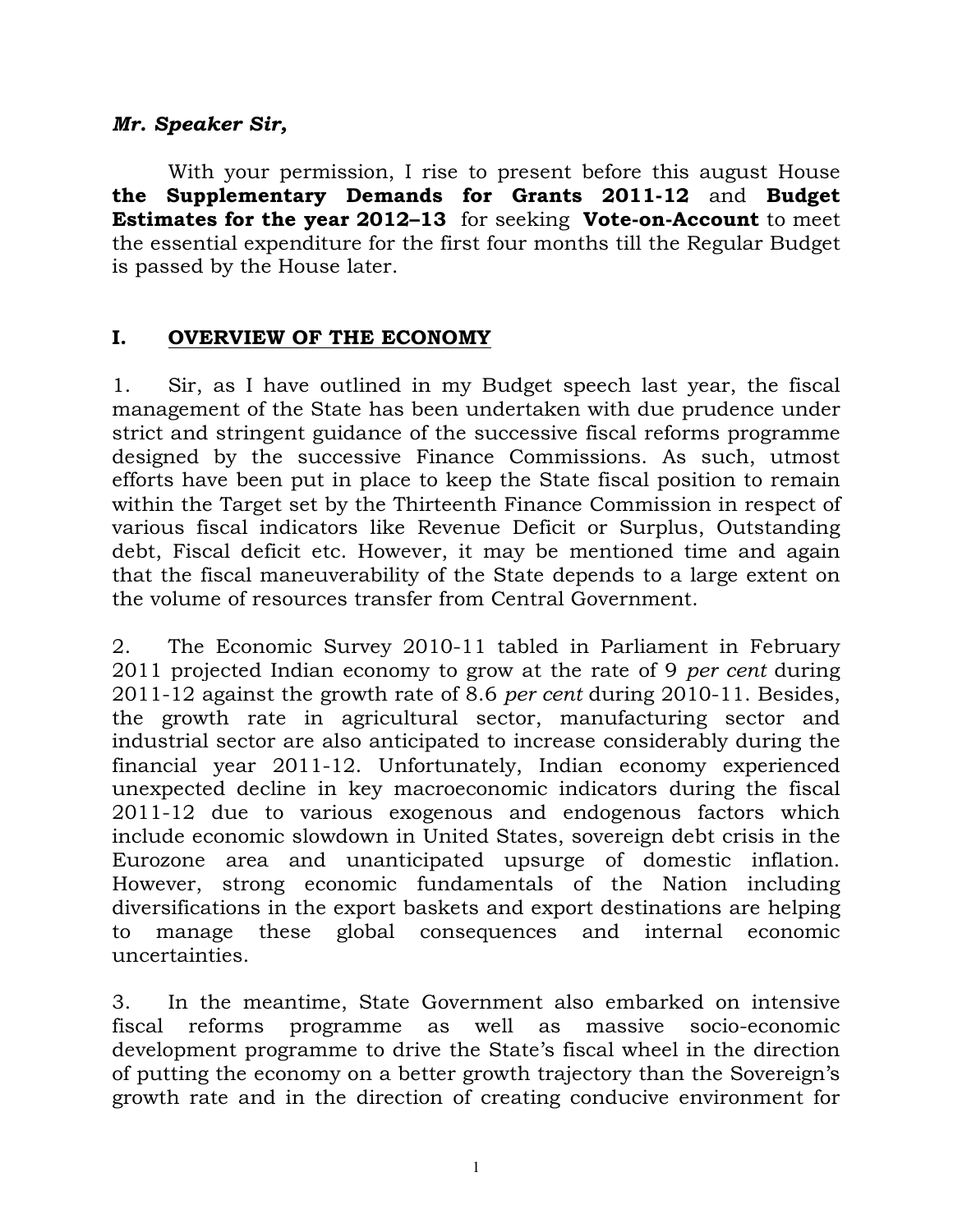the establishment of sustainable on-farm and off-farm economic activities by introducing commercial farming and value addition. As a result of the series of these reforms programme, the GSDP growth rate of the State during 2011-12 accelerated to 10.09 per cent, as per the Economic Survey Report 2011-12 of Government of Mizoram, which is impressive in view of the National growth rate of 6.9 per cent during the same fiscal. Besides, as per the new roadmaps for fiscal consolidation introduced by the Thirteenth Finance Commission, the projected growth rate of State's GSDP during 2010-11 is 9.7 per cent, 10 per cent in 2011-12, and 10.3 per cent growth rate of GSDP during the next successive three years. Even from the viewpoint of Thirteenth Finance Commission's report, an achievement of 10.09 per cent growth is considered normal and acceptable especially for Special Category State with limited tax base like us in spite of minuscule shortfall. Even the Economic Survey of the Nation 2011-12 testified to the facts of the notable progress of the State Economy under Service Sector. The accomplishment of this economic stride could be mainly attributed to intense austerity measures undertaken by the State Government which surfaced in the performance of the State Economy and at the same time, to the implementation of our flagship programme New Land Use Policy (NLUP) throughout the State which invigorates the productive capacity of the rural areas enormously.

4. Notwithstanding appreciable achievement in the current fiscal year, the challenges ahead in the fiscal correction path within the foreseeable future is still full of obstacle and hardship which require tough political will and robust dedication for its persistent and macro-economic solution. In particular, the State's fiscal reforms program needs to be aligned with the structure of reforms introduced by the Thirteenth Finance Commission within which the fiscal deficit, Revenue deficit or surplus and the outstanding debt of the State has to be curbed at predetermined levels. On the other hand, it can be deduced that the State Government cannot rely on borrowings alone to finance its developmental expenditures. As the main sources of revenue and resources of the State Government are various grants and subventions coming from Central Government, the State fiscal could be in a hazardous situation at any time when resources transferred from the Centre falls short of the State's requirement at a certain magnitude. Therefore, the issue of prime concern in the present context is the need to generate own revenue surplus for capital investment. It will, therefore, be the continued endeavor of the State Government to take steps to improve and augment any available State's own Tax and Non-Tax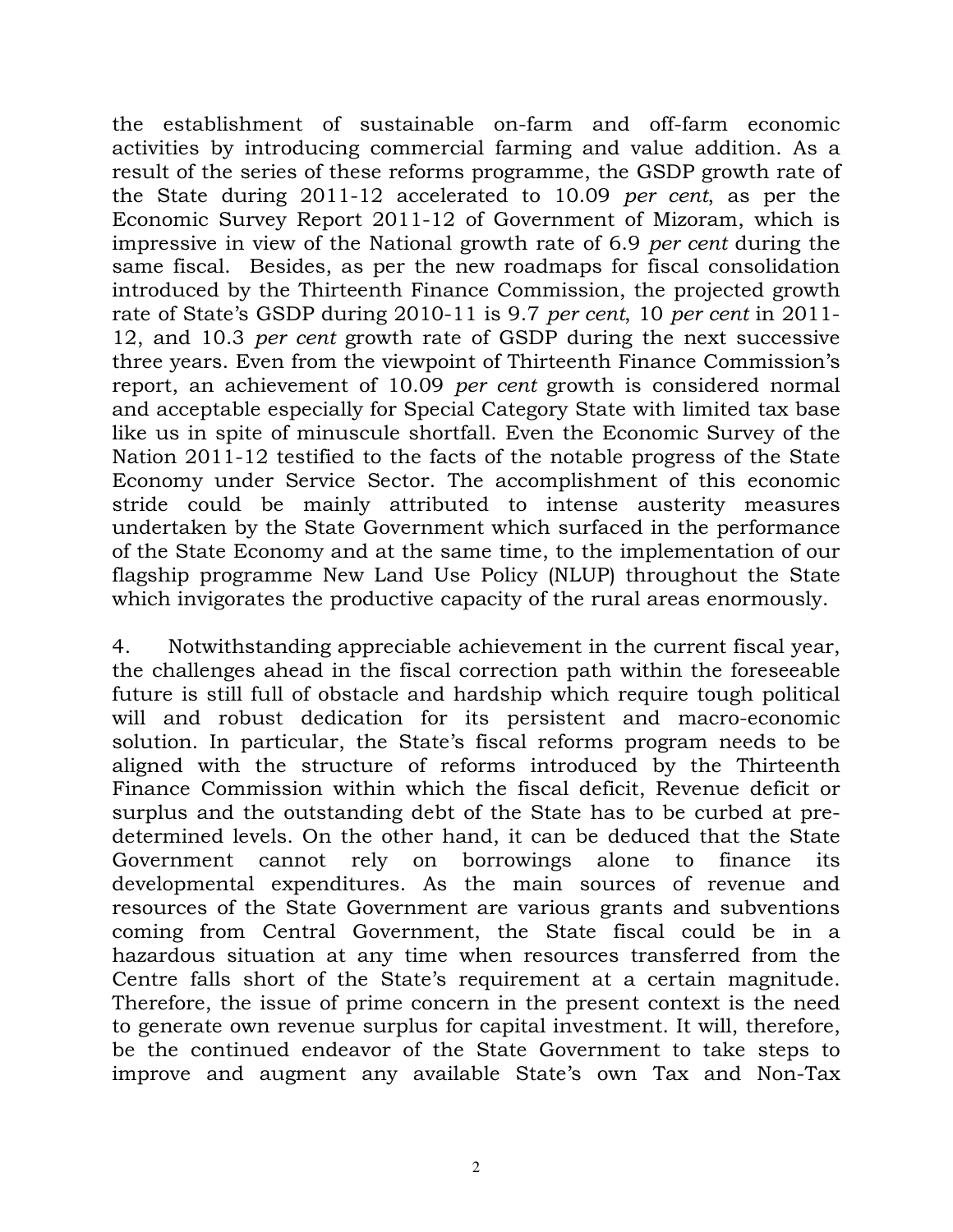Revenue through any possible means and at the same time, to reduce non-plan revenue expenditure wherever possible.

### II. REVIEW OF THE YEAR 2011-12

5. Mr. Speaker Sir, I may present a brief review of the fiscal position of the Year 2011-12 as shown in the revised estimates.

## RECEIPTS

## Revenue Receipts (Tax and Non-Tax)

6. Own Tax Revenue of the State mainly comprises Value Added Tax (VAT), Sales Tax, State excise, stamp duty and registration, motor vehicles and passenger tax. Owing to serious efforts rendered by the State government, collection of Tax revenue improves during this financial year under review. The figure of Own Tax Revenue improves from  $\bar{\tau}$  173.17 crore in the Budget Estimate to  $\bar{\tau}$  180.31 crore in the Revised Estimates. The Revised Estimate under Non-Tax Revenue also increased from the Budget Estimates of  $\bar{\zeta}$  237.57 crore to  $\bar{\zeta}$  241.17 crore in the Revised Estimates. Grants-in-Aid from Central Government is also expected to increase to  $\bar{\tau}$  2996.50 crore in the Revised Estimates against the Budget Estimates of  $\bar{\zeta}$  2627.82 crore. On account of these substantial increase, the total Revenue Receipt in the Revised Estimates for 2011-12 stood at  $\bar{\tau}$  4127.72 crore against the Budget Estimates of ₹ 3478.30 crore which is an increase of 18.66 per cent.

# Capital Receipts

7. Main sources of Capital Receipts are recoveries of Loans & Advances and Borrowings from various sources. During 2011-12, the Revised Estimates of Capital Receipts is  $\bar{\tau}$  492.42 crore against the Budget Estimates of  $\overline{\zeta}$  493.39 crore. This includes net Public Debt of  $\bar{\mathbf{z}}$  455.66 crore and recoveries of Loans & Advances of  $\bar{\mathbf{z}}$  36.76 crore.

### EXPENDITURE

# Revenue Expenditure

8. In the revenue account for the Revised Estimates 2011-12, the gross revenue expenditure was estimated at  $\bar{\tau}$  3935.31 crore against the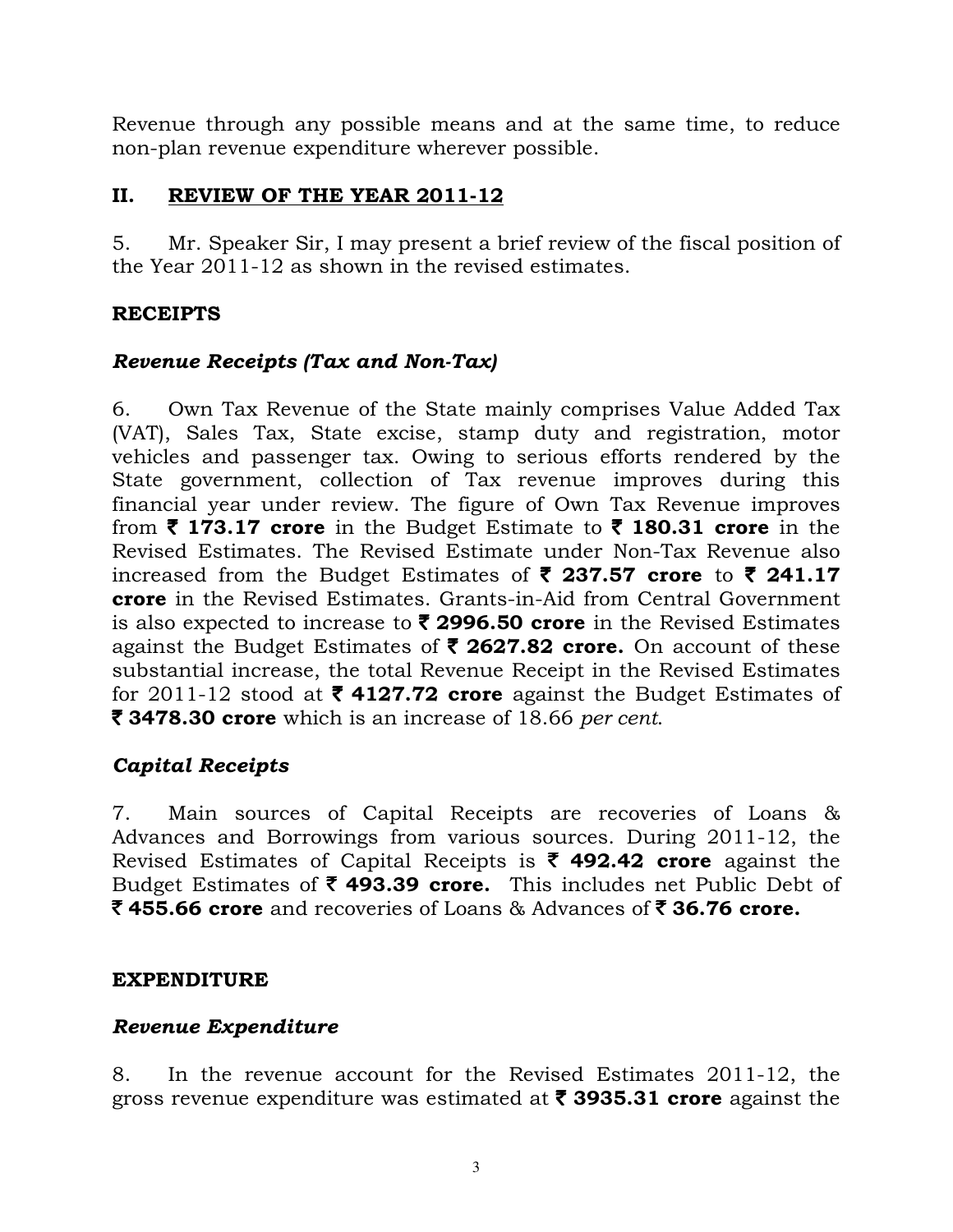budget estimate of  $\bar{\tau}$  3427.51 crore. Out of this Revised Estimate, the expenditure for General Services, Social Services and Economic Services were pegged at  $\bar{\tau}$  1286.62 crore,  $\bar{\tau}$  1427.35 crore and  $\bar{\tau}$  1221.34 crore respectively.

## Capital Expenditure

9. Capital Expenditure includes expenditure on capital outlay, disbursement of loans and advances and repayment of loans. Revised net Capital expenditure during 2011-12 was estimated at  $\bar{\tau}$  1063.99 crore. Out of which, net Capital Outlay was estimated at  $\bar{\tau}$  686.22 crore, disbursement of Loans & Advances at  $\bar{\tau}$  35.06 crore and Public Debt at  $\bar{z}$  342.71 crore.

### Fiscal Indicators

10. The gross fiscal deficit during 2011-12 was estimated at  $\bar{\tau}$  490.86 crore, which is 7.02 per cent of the State's GSDP of  $\bar{\tau}$  6991.40 crore.

## Revenue Surplus

11. The revenue surplus in the revised estimates for 2011-12 was estimated to be  $\bar{\tau}$  193.67 crore which is higher to the figure of  $\bar{\tau}$  14.15 crore in the Revised Estimates 2010-11. Better figure of Revenue Surplus in 2011-12 indicates the improvement of State fiscal position in spite of heavy fiscal shock as a result of implementation of Pay Revision in 2010 for the State Government's employees.

### III. BUDGET 2012 –13

 Mr. Speaker Sir, I may now turn to the Budget Estimates for 2012- 13.

12. As hon'ble Members are aware, the State Annual Plan for 2012 –13 has not yet been finalized till today. Therefore, I am not in a position to present a regular Budget but to seek Vote-on-Account for the first four months and I will lay a regular budget in due course.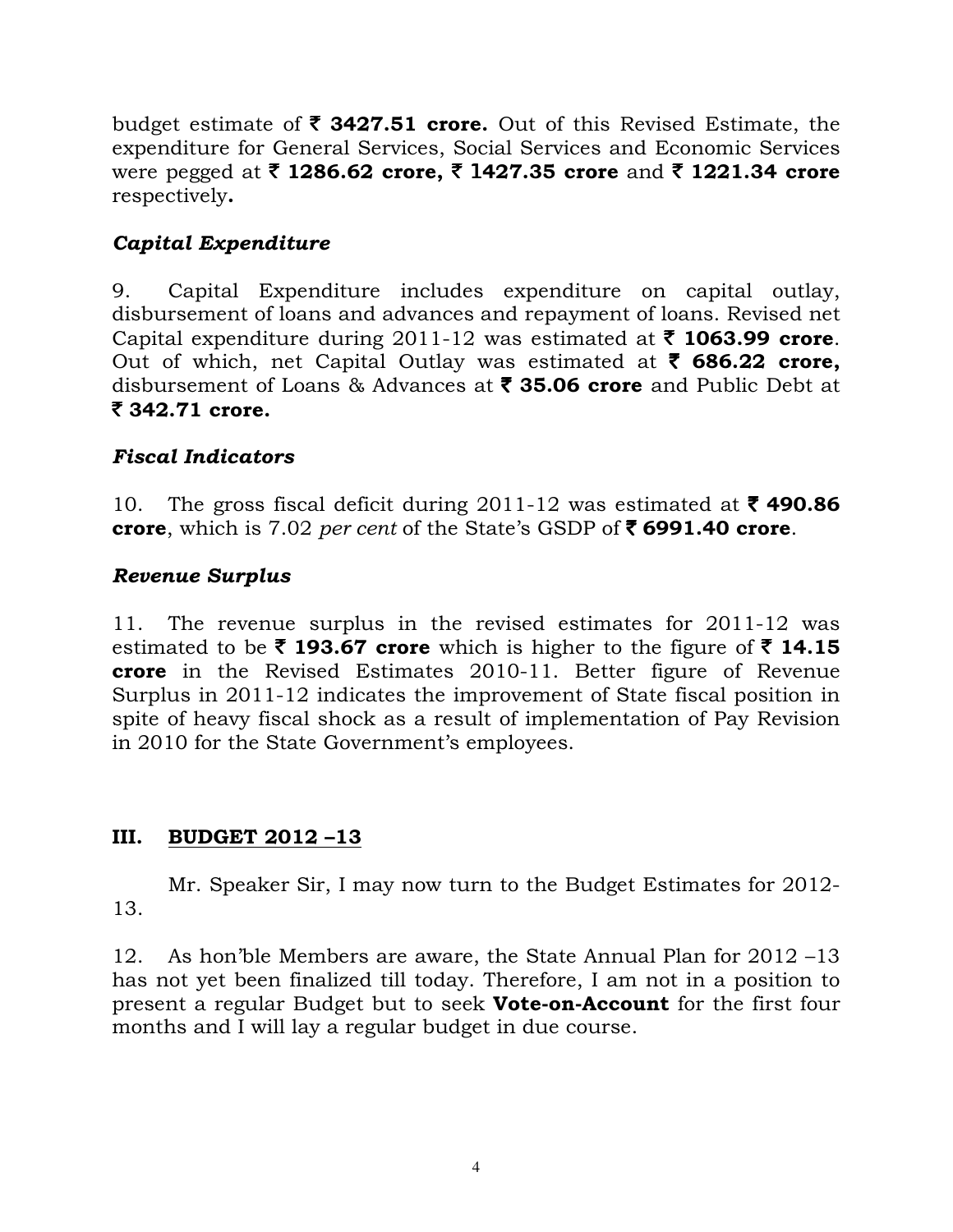# Receipts

### Revenue Receipts

13. Revenue Receipts mainly comprise State's Own Tax and Non-Tax Revenue, Share in Taxes and Grants-in-aid devolved from Central Government. During fiscal 2012-13, Revenue Receipt is estimated at  $\bar{\tau}$  **4029.41 crore.** Out of this, the State's Own Tax revenue is estimated to contribute  $\bar{\tau}$  190.42 crore and the State Own Non-Tax revenue is estimated at  $\bar{\zeta}$  229.34 crore. Share in Taxes is also estimated to be  $\bar{\tau}$  **851.68 crore** and Grants in aid from Central Government is estimated at  $\bar{\tau}$  2757.97 crore.

### Capital Receipts

14. Capital Receipt is estimated at  $\bar{\tau}$  383.44 crore. Out of which, Net Public Debt is estimated at  $\bar{\tau}$  356.89 crore and the recoveries of Loans & Advances is estimated at  $\bar{\tau}$  26.55 crore.

## Expenditure

### Revenue Expenditure

15. Gross Revenue Expenditure is estimated at  $\bar{\tau}$  3847.73 crore whereas Net Revenue Expenditure is estimated at  $\bar{\tau}$  3846.73 crore. Out of this net Revenue accounts, Non-Plan expenditure, Plan expenditure and CSS, NEA and NLCPR are estimated to be  $\bar{\tau}$  2580.91 crore, ₹ 1265.70 crore and ₹ 11.90 lakhs respectively.

### Capital Expenditure

16. Gross Capital Expenditure is estimated at  $\bar{\tau}$  727.71 crore whereas Net Capital Expenditure is estimated at  $\bar{\tau}$  577.71 crore net of deduct recoveries. Out of net Capital Expenditure, Capital Outlay, Public Debt and Loans & Advances are estimated at  $\bar{\zeta}$  456.07 crore,  $\bar{\zeta}$  86.84 crore and  $\bar{\tau}$  34.80 crore respectively.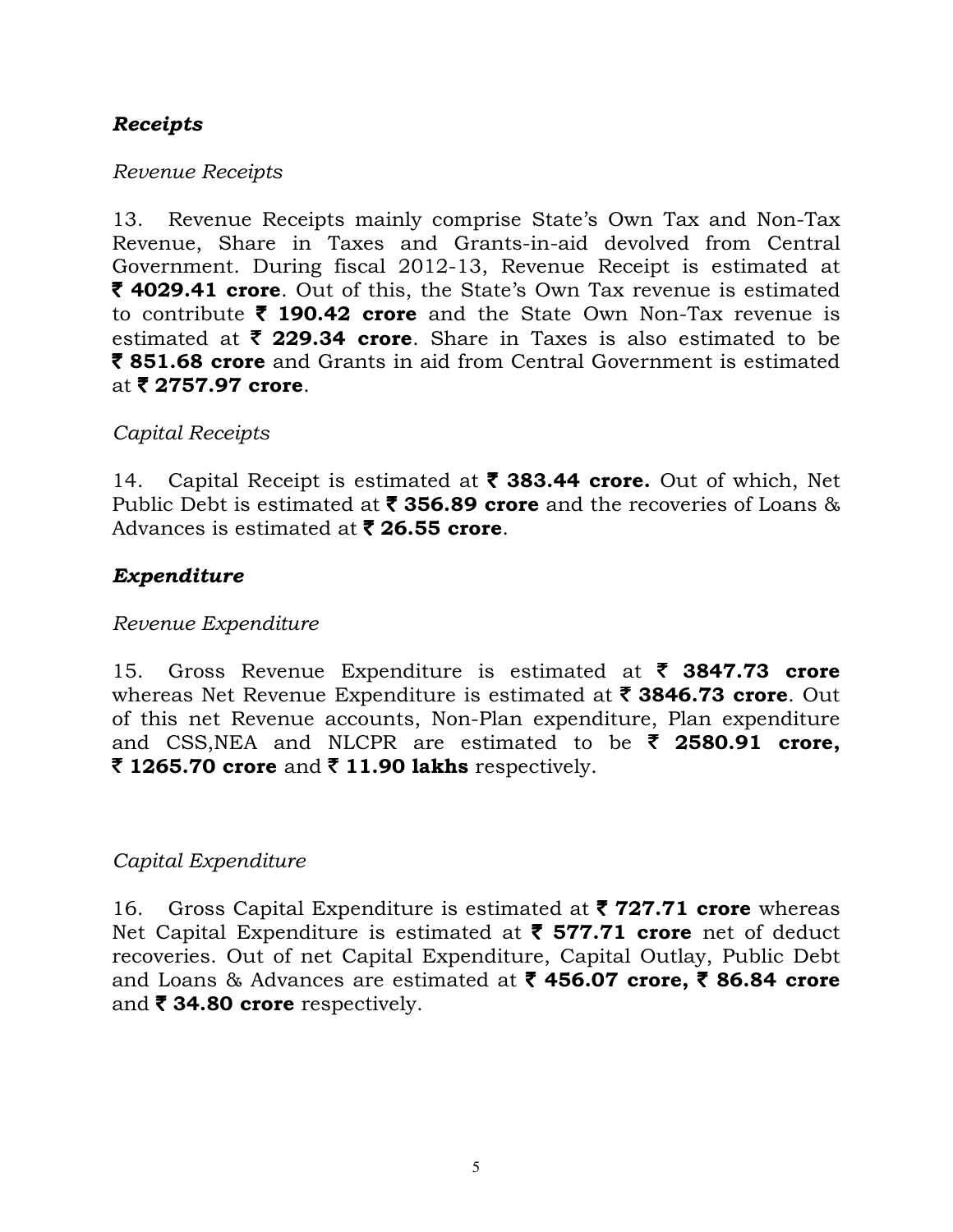#### Annual Plan 2012 –13

17. Respected Sir, as I have mentioned before, the Annual Plan size for 2012-13 has not been finalized till date on account of which I am not in a position to present Regular Budget incorporating the Annual Plan. Therefore, it is not possible to highlight the plan commitments and developmental initiatives of the Government for the time being as I simply propose to maintain the level of 2011-12 Annual Plan size of  $\bar{\tau}$  **1700.00 crore** for 2012-13. However, I would like to highlight the achievement of this Ministry through the implementation of our flagship program NLUP en route to strengthening our macroeconomic environment and improving economic status of the State.

#### New Land Use Policy

18. Respected Sir, as hon'ble Members are aware, a comprehensive project for inclusive and equitable growth called New Land Use Policy (NLUP) has been successfully implemented in the State with the approval and active participation of Planning Commission, Government of India since January, 2011. The main objective of this noble project is major overhauling of the State economy through structural replacement of devastating shifting cultivation by introducing systematic method of occupation based on local resources and ingenuity of the local people. Some of the important features of achievement under NLUP are:

1) A total of  $\bar{\tau}$  468.82 crore has so far been released by the Government of India for NLUP since its inception in 2010-11. The outcome of the Project started surfacing in the economic activities of the State which is evidenced by the existence of significant improvement in the agriculture sector this fiscal. The gradual reduction of land for jhum cultivation in the last few years also bears ipso facto testimony. Moreover, the success story of this gigantic scheme is also compounded by the recent flourish of Broom cultivation and fruitful utilization of Bamboo resources throughout the State.

 2) The marketing prospect of commodity produced from the implementation of this scheme has also been successfully explored and in particular, palatable arrangement has been made for the marketing of Bamboo and Broom finished-product. Reliable local firms have been officially appointed market traders in respect of Broom from the beneficiaries and also formally to handle Agarbati sticks produced from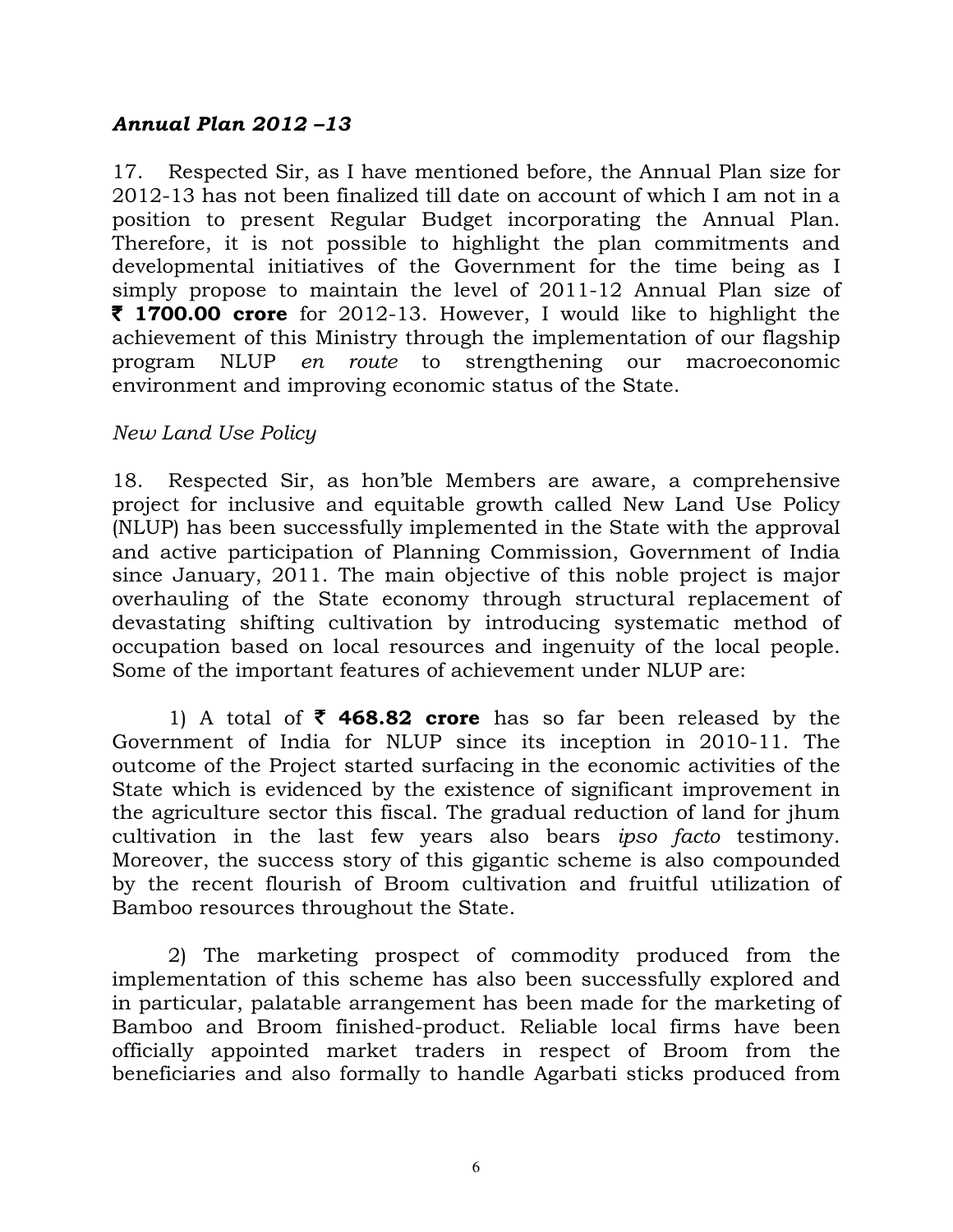Bamboo by the beneficiaries. Other Trades of NLUP shall also be taken care of in phase-wise in a year to come.

 3) It may not be out of place to bring to the knowledge of hon'ble Members of this august House that the performance of State Government in the implementation of NLUP is found to be very successful and commendable. Many distinguished dignitaries from Planning Commission, Government of India have come and visited the ground implementation of the scheme on the spot and their observation on the achievement of the Scheme is very satisfactory.

 4) As NLUP is the only systematic and planned project that has ever been carried out in the State, I would like to stress once again the importance of inclusive and active circumspect-participation of all stakeholders like Policy makers, media persons, invigilating officials, Church Leaders, Non-Government Organizations and the major partakers- beneficiaries towards achievement of its ultimate goal.

## Fiscal Indicators

19. One of the fortunate features in the State finances is the continued existence of Revenue Surplus since fiscal 2003-04. Even for the fiscal 2012-13, Revenue Surplus is estimated at  $\bar{\tau}$  182.69 crore and the Gross Fiscal Deficit is estimated at  $\bar{\tau}$  281.63 crore. Hence, the gross fiscal deficit during 2012-13 as a percentage of projected GSDP (current prices) which stood at  $\bar{\tau}$  7945.96 crore is estimated to be 3.54 per cent.

### Outstanding Public Debt

20. Outstanding public debt which was as high as  $\bar{\tau}$  3259.81 crore at the end of 2008-09 fiscal was reduced to  $\bar{\tau}$  3163.94 crore during 2009-10 fiscal. However, it went up to  $\bar{\phantom{1}}$  3410.21 crore during 2010-11. As the current financial year 2011-12 is not yet over, outstanding debt figure is not reported for the time being. Nevertheless, it may be noteworthy to mention that the outstanding debt of the state during 2010-11 as a percentage of corresponding GSDP is 54.16 per cent only which is well acceptable in view of the targeted percentage of 87.3 per cent as per the Thirteenth Finance Commission Report.